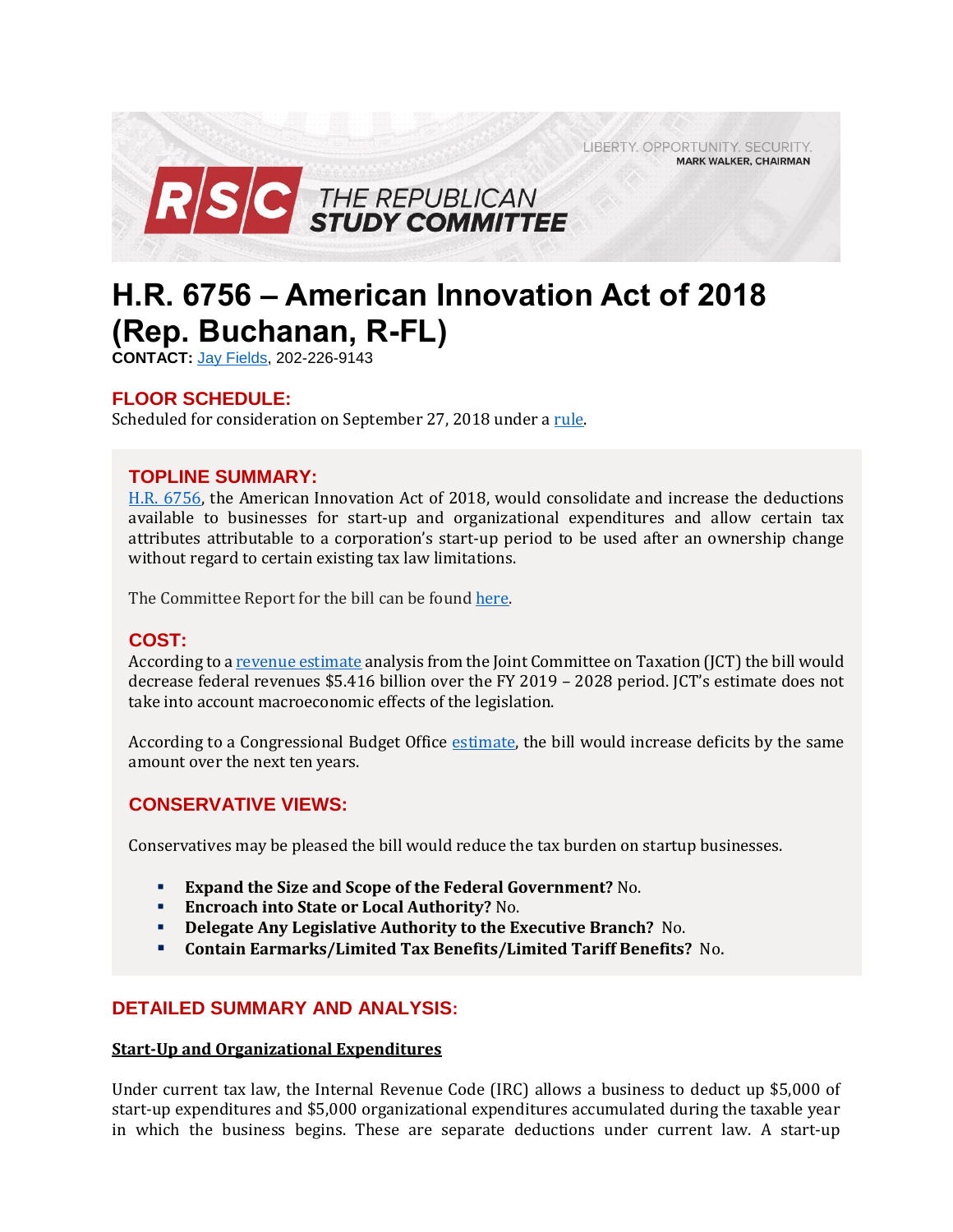expenditure is an amount paid or incurred in connection with investigating the creation or acquisition of an existing business, creating a business, or any activity engaged in for profit and for the production of income before the day on which the business begins. An organizational expenditure is an amount paid which is incident to the creation of the corporation, is chargeable to capital account, is of a character which, if expended incident to the creation of a corporation having a limited life, would be amortizable over such life (i.e., the cost of actually creating the business entity). The size of each of these deductions is reduced by the amount that the total of applicable expenditure exceeds \$50,000. Any deduction left over may be applied ratably over a 15-year period or capitalized (to increase the taxpayer's basis in the business) and recovered upon disposition of the company within the 15-year window.

Effective for tax years after 2018, the bill would combine the two deductions into a single deduction worth up to \$20,000 of start-up and organizational expenses accumulated in the in the business's first taxable year. This maximum deduction would be adjusted for inflation using Chained Consumer Price Index for All Urban Consumers (Chained-CPI). Additionally, the bill would increase the threshold above which the deduction would be reduced to \$120,000. This threshold would be adjusted for inflation using Chained-CPI.

If a pass-through business is liquidated prior to the conclusion of the 15-year period, any remaining unamortized amounts can be deducted, but only to the extent allowed pursuant to [general loss](http://uscode.house.gov/view.xhtml?req=(title:26%20section:165%20edition:prelim)%20OR%20(granuleid:USC-prelim-title26-section165)&f=treesort&edition=prelim&num=0&jumpTo=true)[deduction rules under Section 165 of the IRC.](http://uscode.house.gov/view.xhtml?req=(title:26%20section:165%20edition:prelim)%20OR%20(granuleid:USC-prelim-title26-section165)&f=treesort&edition=prelim&num=0&jumpTo=true) If a business is disposed of or discontinued prior to the conclusion of the 15-year period, any remaining unamortized amounts attributable to start-up expenditures can be deducted, but only to the extent allowed pursuant to general loss-deduction rules under Section 165 of the IRC. The bill would not allow a partnership or to any partner of the partnership to deduct amounts paid or incurred to promote the sale of (or to sell) an interest in the partnership.

## **Carryover Net Operating Losses and Tax Credits after Ownership Change**

Section 382 of the IRC allows – to a limited extent – corporations that have had a change in ownership to utilize losses attributable to prior to the ownership change to offset income attributable to after the change. A corporation changes ownership when one or more owners of the company that own at least five percent of a company's stock increase their collective ownership stake by more than 50 percent of the company's stock within a three-year period.

The maximum amount of losses that can be carried forward in a single year pursuant to [Section 382](http://uscode.house.gov/view.xhtml?req=(title:26%20section:382%20edition:prelim)%20OR%20(granuleid:USC-prelim-title26-section382)&f=treesort&edition=prelim&num=0&jumpTo=true) is equal to the value of the business, multiplied by the [long-term tax-exempt rate](https://www.irs.gov/pub/irs-drop/rr-18-27.pdf) (presently, about three percent). If the limitation established under Section 382 is higher than the income of a newly owned corporation in a year that a corporation utilizes some pre-ownership change losses to offset the income, the next post-change year's 382 limitation is raised by the excess. These rules apply only to newly-owned corporations that carry on the existing business enterprise.

Under Section 383 of the IRC, a similar limitation framework applies to newly owned corporations that attempt to utilize unused general business credits, alternative minimum tax credits, foreign tax credits, and net capital losses attributable to a prior to the ownership change.

Generally, the bill would exclude from the limitations established in Sections 382 and 383 preownership change net operating loss carryforwards, net operating losses, general business credit carryforwards, and general business credits of a start-up business. Therefore, startup businesses would be able to take better advantage of tax attributes attributable to a pre-ownership change